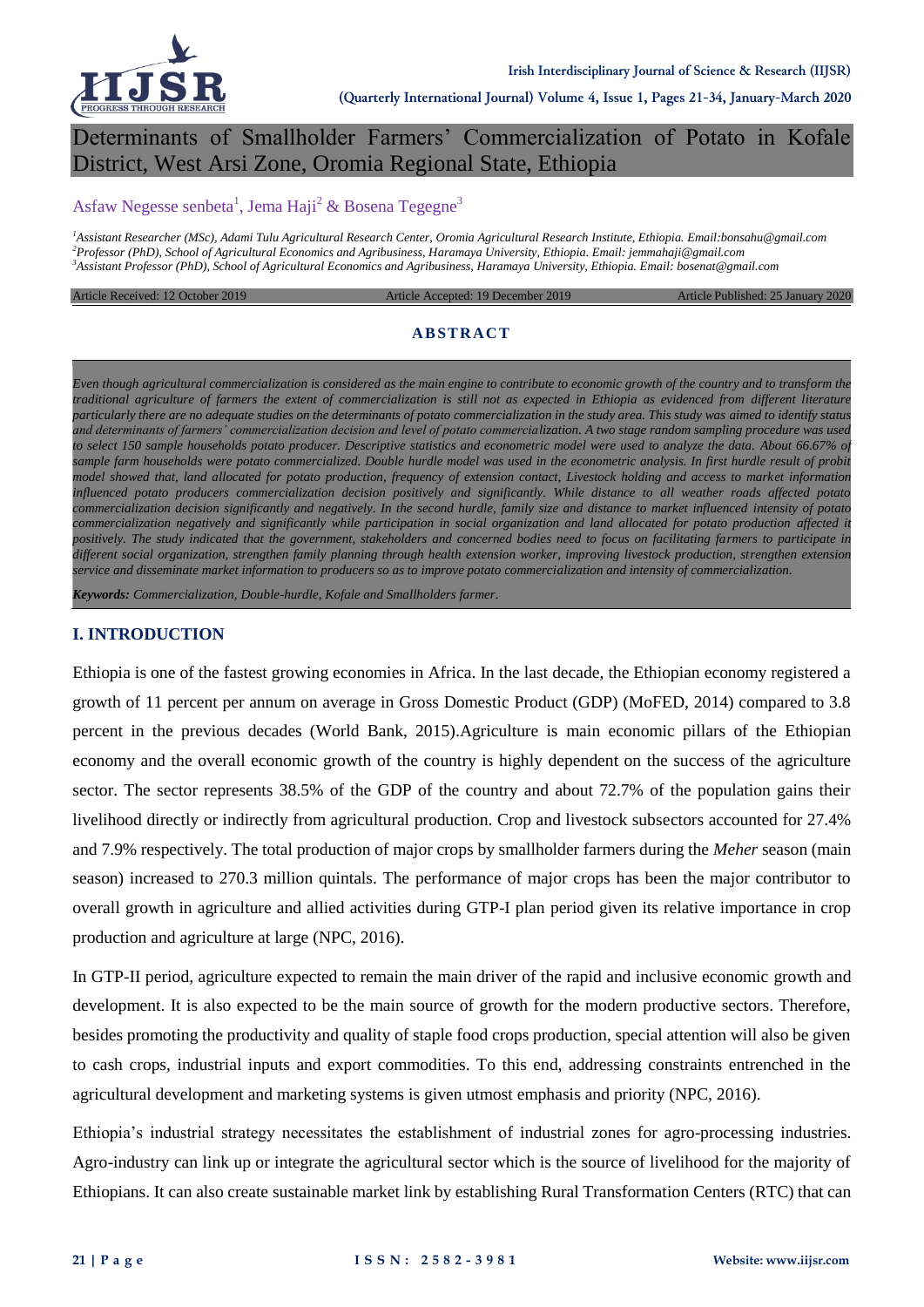

#### **Irish Interdisciplinary Journal of Science & Research (IIJSR)**

**(Quarterly International Journal) Volume 4, Issue 1, Pages 21-34, January-March 2020**

improve production and productivity. One of the objectives of GTP-II is establishing Integrated Agro-industrial Parks (IAIPs) to link up the agricultural sector and add value to basic agricultural products (Abiy, 2016).

The commercialization of crops grown by small-scale, resource-poor farmers has the potential to increase household food security, reduce rural poverty, and contribute to agricultural development and economic growth. By encouraging the application of improved agricultural inputs and farming techniques, diversification out of low-yielding subsistence crops, and specialization in more tradable crops, commercialization can increase farming incomes, enhance purchasing power, and reduce vulnerability to food insecurity of smallholders. Commercialization of agriculture is, therefore, the strategy Ethiopia is following to bring dynamic change to transform the traditional agriculture of smallholder farmers (Afework and Endrias, 2016).

Vegetables and root crops took up about 1.69% and 1.82% of the area under all crops at national level respectively which is very low in area coverage when compared to grain crops that cover 81.27% at national level. Potato share 0.53% from all crops at national level as well as 29.21% coverage out of root crops. Potato production also contributes 19.90% to total root crop production at national level. The productivities of potato were 137.68 quintals per hectare. From root crops area coverage in the region, potatoes cover 43.97%. West Arsi zone produced 21% of root crops out of area coverage at regional level. From total area coverage by root crops potatoes cover about 86.86% (CSA, 2017).

The land use pattern of the kofale district shows that 33,599 ha is cultivable, 21,631ha grazing land, 5,157 ha is covered by forest, bushes, and shrubs, and 5,913 ha is being used for other purposes such as encampments, and infrastructure facilities. From cultivated land about 7890 ha for potato production and about 790 ha head cabbage production in 2017 production year. The district features a crop-livestock mixed farming system. Live stocks like cattle, sheep, donkey, horse, and poultry production were practiced in the study area. The types of crops widely grown in the district are barley, potato, maize, enset, normal cabbage (*Etiopian kale*) and head Cabbage. The main staple crops for food are enset, barley, maize, and potato while potato, head cabbage and malt barley for market. The productivities of major crops in kofale district are maize 60 quintals per hectare, barley 35 quintals per hectare, potato 165 quintals per hectare and head cabbage 110 quintals per hectare (DOANR, 2017).

In some commodities, such as specific fruits and vegetables, the oligopolistic nature of the market structure involves just a few intermediary buyers who control a significant aspect of the supply chain, thus reaping the largest portion of the benefit. In addition, due to an absence of commodity grading and standardization, price incentives related to product quality are limited, resulting in low-quality outputs that do not attract premium prices in domestic markets and make it difficult to access export markets. This also results in high transaction costs and limited transparency as market actors are forced to negotiate with imperfect information. This usually puts smallholders at a disadvantage, given their limited economies of scale and sophistication when dealing with large wholesale buyers (ATA, 2017).

Moreover, the expansion of market infrastructures such as roads, telecommunications, electricity and access to market information foster market orientation production. To exploit the growing opportunities for commercial production of potatoes and head cabbage the farmers in the district need to change their production system from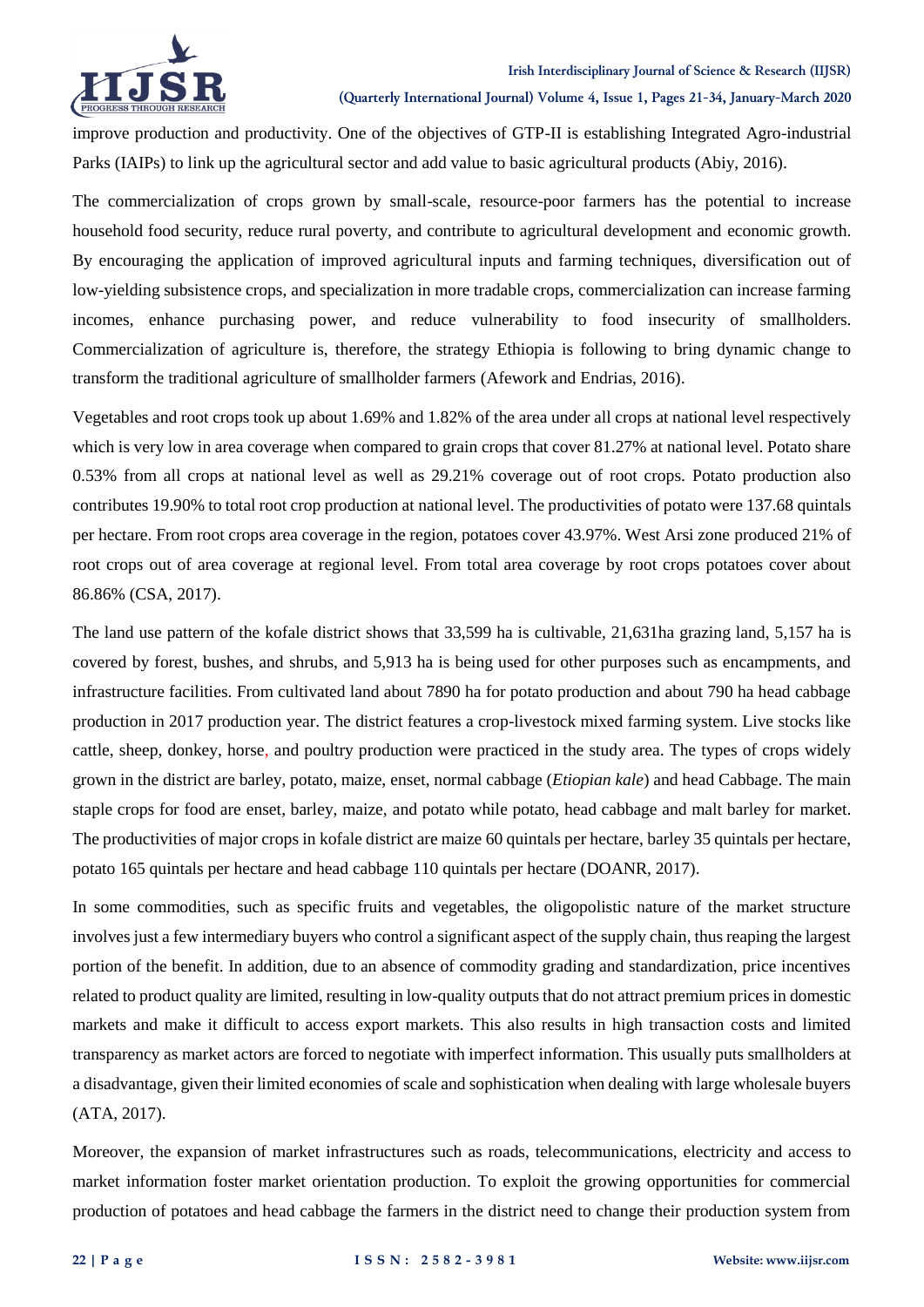

subsistence to commercialized market-oriented production. This requires enhancing the coordination and integration of various stakeholders like extension, marketing, and other institutional services.

However, there is apparent knowledge gap as regards to factors influencing commercialization of vegetable producers in general of potato and head cabbage growers in particular in study area. Therefore, identification of the determinants of smallholder farmers' potato and head cabbage commercialization decision and farmers' level of potato and head cabbage commercialization are crucial to improve their commercialization decision by providing information generated from this research work.

### *A. Objectives of the Study*

The overall objective of this study was to analyze the status of commercialization and identify factors influencing farmers' potato commercialization in Kofele district.

The specific objectives of the study were:

- 1. To estimate farmers status of potato commercialization in the study area;
- 2. To identify the determinants of farmers' decisions to commercialize potato; and
- 3. To identify the determinants of farmers' level of potato commercialization in the study area**.**

### **II. RESEARCH METHODOLOGY**

### *A. Description of the Study Area*

The study was conducted in Kofele district, West Arsi zone of Oromia National Regional State, Ethiopia. Kofele



district is located at 305 km from Addis Ababa towards Southern direction. It shares borders with Shashemene district in the West, Kokosa district in the South, Gedab Asasa district in the East and Kore district in North directions. The district covers an area of 1187 square kilometers and has 38 rural and two urban Kebeles. From rural kebeles, 34 kebeles are high land while 4 kebeles are midland. The total population of the district were 207,339 (104,173 males and 103,166 females) having the rural population of 186,680 (93,100 males and 93,580 females), and urban population of 20,659 (11,073 males and 9,586 females) in which more than 65% depend on farming activities while the rest 35% of off and non-farm activities (DOANR, 2017).

The major agro-ecologies of the district are high land (90%) and mid-land (10%) having clay loam soil type of 90% and the remaining 10% t red and black. The district was found within 2460

**Figure 1.** Map of the study area

Kilometers

to 2790 m-a-s-l. It receives an average rainfall of 1800 mm per annum with minimum 2000mm per annum and maximum 3050mm per annum. The district has bi-modal rainfall distribution with small rains starting from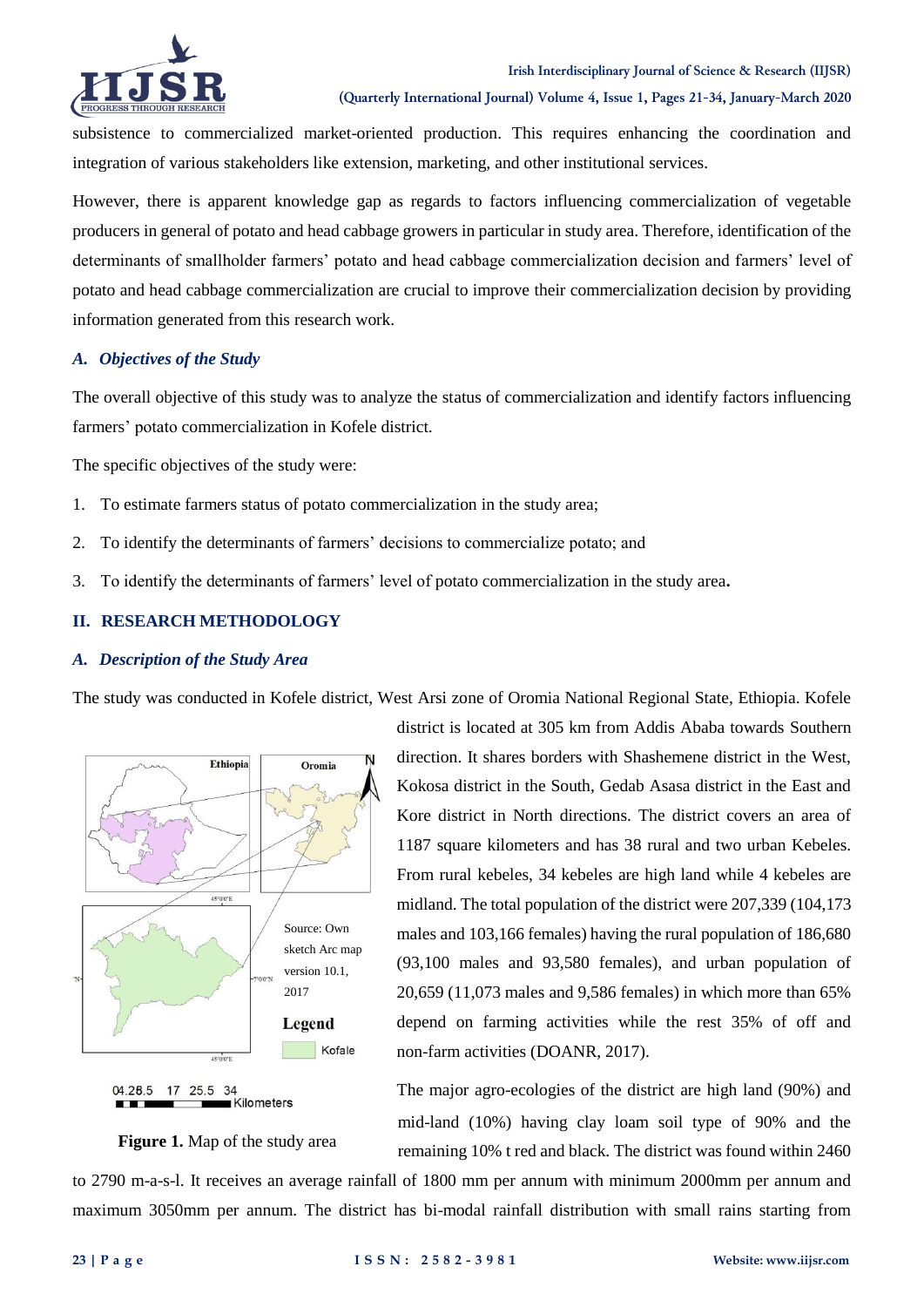

#### **Irish Interdisciplinary Journal of Science & Research (IIJSR)**

**(Quarterly International Journal) Volume 4, Issue 1, Pages 21-34, January-March 2020**

March/April to May and the main rainy season extending from June to September/October. The average temperatures were 19.5°C per year with minimum of 17°C and maximum of 22°C (DOANR, 2017).

#### *B. Data Types, Sources and Methods of Data Collection*

Both qualitative and quantitative data were collected as well as primary and secondary data were used for this study. Semi-structured questionnaire was employed to collect primary data from representative sample of households. Secondary data relevant for this study was collected from Kofele district office of agriculture and natural resource, CSA, and from published and unpublished sources. The questionnaire was designed and pre-tested in the field for its validity and content, and to make overall improvement of the same and in line with the objectives of the study. After necessary corrections made on the questionnaire, enumerators were give none day training to the objectives and content of the interview schedule to collect primary data.

#### *C. Sampling Procedure and Sample Size*

The two-stage sampling procedure was used to select sample households. In the first stage, four sample *kebeles* were randomly identified in collaboration with concerned experts from district office of agriculture and development agents from kebeles produced potato.In the second stages, 150 sample households were randomly selected from four sample *kebeles* based on probability proportional to size sampling technique. Since the populations were homogenous the sample size was determined based on Yamane (1967) formula:

$$
n = \frac{N}{1 + N(e)^2}
$$

Where:  $n =$  is the sample of potato producer households that will be taken from potato producer households in the district,  $N =$  is the total number of potato producer households in the district and  $e = 0.08$  is the level of precision. The total number of households is4340, so sample size is calculated as follows:

$$
n = \frac{4340}{1 + 4340(0.08)^2} = \frac{4340}{28.8} = 150
$$

Therefore, 150 sample households were selected randomly formal interview based on proportional to sample size of producers in peasant association (table1).

| Name of sampled | <b>Total potato producers</b> | <b>Proportion sampled</b> | Number of sample         |
|-----------------|-------------------------------|---------------------------|--------------------------|
| kebeles         | households (number)           | Households $(\% )$        | household heads (number) |
| <b>Germama</b>  | 719                           | 28.67                     | 43                       |
| WamagnAlkeso    | 619                           | 24.67                     | 37                       |
| Koma Bitacha    | 602                           | 24                        | 36                       |
| Gurmicho        | 568                           | 22.67                     | 34                       |
| Total           | 2508                          | 100                       | 150                      |

**Table 1.** Sampling frame and sample size

Source: DOANR and Own computation, 2017.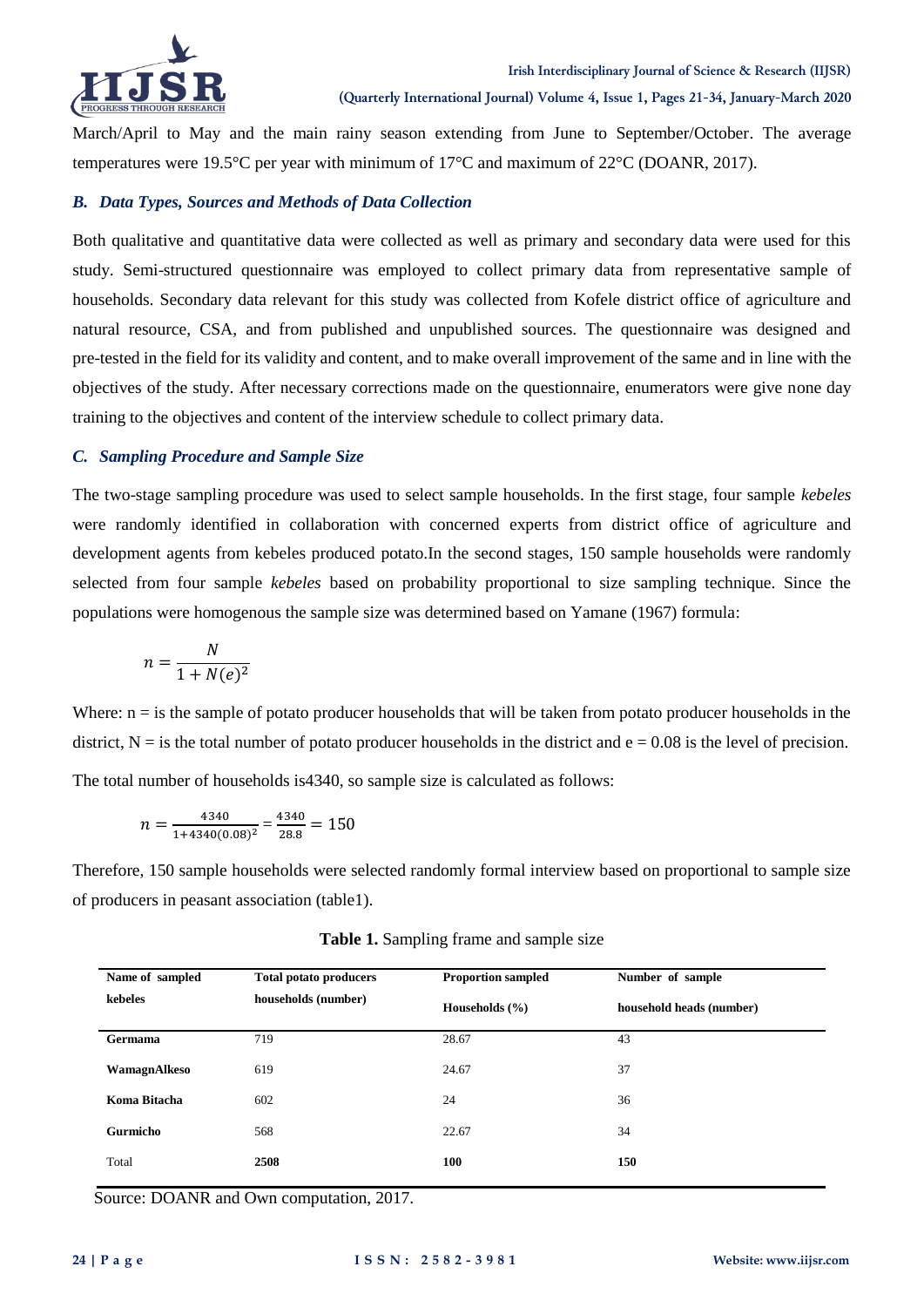

### *D. Methods of Data Analysis*

Descriptive statistics and econometric model were used for analyzing the data.

### *Econometric model specification Descriptive*

Commercialization index (CI) is used to analyze the level of potato output marketed. Here, the commercialization of potato production was analyzed from the output side. Using this approach was more prevalent than the input side. According to Strasberg *et al*. (1999) and von Braun and Kennedy (1994), commercialization index for crop production can be defined as:

> $\mathsf{C}$ T Gross value of all potato production of hhi in year's

The index measures the ratio of the gross value of potato sales by the household i in year j to the gross value of all potato produced by the same household i in the same year j expressed as a percentage. CIp represents commercialization index of potato

A double-hurdle model was used in analysis. The determinants of decision to commercialize (output commercialization index greater than 50% as decide to commercialize) was analyzed first and then the determinants of the intensity of commercialization (output commercialization index in percent) followed.

Double hurdle model (Cragg, 1971) involves two-step estimation procedure. In the first stage, probit model was used to identify factors affecting decision to commercialize. Probit model takes values 1 and 0 that were assigned to represent the choice whether a farmer decides to commercialize potato or not. The standard probit model that assesses the household market-entry decision was described as follows:

*First Stage:* The decision to commercialize can be modeled as a probit regression following Cragg (1971) can be given:

$$
Y_i^* = x_i \beta + e_i(1)
$$
  

$$
Y_i = \begin{cases} 1 \text{ if } Y_i * > 0 \\ 0 \text{ if } Y_i * = 0 \end{cases}
$$

where e<sub>i</sub>is independent of x<sub>i</sub> which is a 1 by K vector of factors affecting the decision of commercialization for all households (i),  $\beta$  is a 1 by K vector of parameters, and  $e_i \sim N(0,1)$ 

*Second stage:* In the second stage, the truncated regression model was used to analyze factors determining the level (extent) of potato commercialization. Truncated regression excludes part of sample observation based on the value of the dependent variable (Wooldridge, 2002). That is, the truncated regression uses observations only from farming households whose commercialization index positive or greater than zero. The intensity of potato and head cabbage commercialization is modeled as a regression truncated at zero:

$$
Z_i^* = x_i \beta + \mu_i \quad , \quad \mu_i \sim N(0, \delta^2)
$$

$$
Z_i = \begin{cases} Z_i^* & \text{if } Z_i^* > 0 \text{ and } Y_i = 1\\ 0 & \text{otherwise} \end{cases}
$$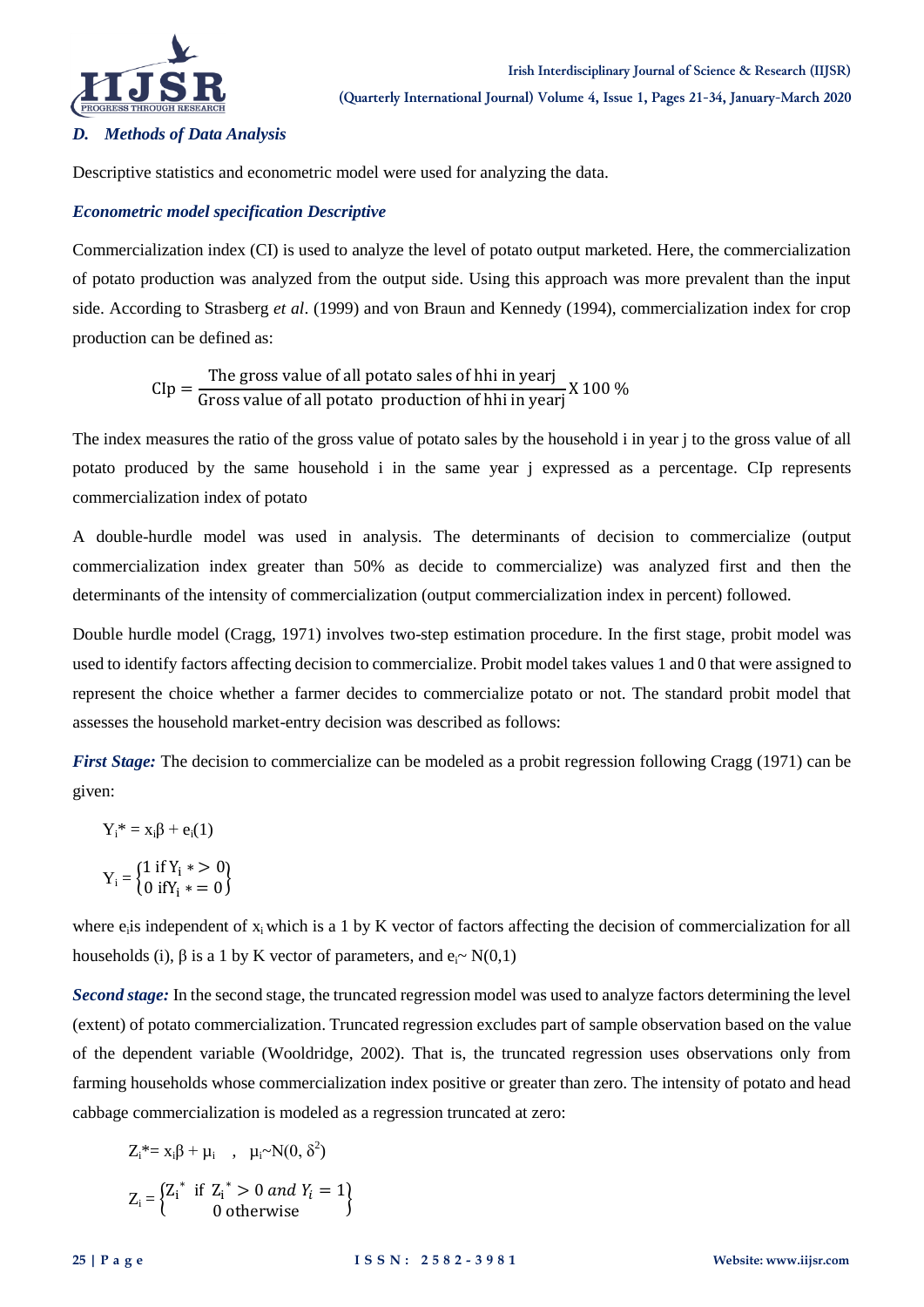

Where  $Z_i$  is the intensification level of commercialization which depends on latent variable  $Z_i^*$  being greater than zero and conditional to the decision to commercialize  $Y_i$ .

If both decisions are made by the individual farmer independently, the error terms are assumed to be independently and normally distributed as: $u_i \sim N(0, \sigma^2)$ 

The log-likelihood functions as the double-hurdle model that nests a univariate probit model and a truncated regression model is given following Cragg (1971) by:

$$
LogL = \sum \ln \left[ 1 - \Phi(Z_i \alpha) \left( \frac{x_i \beta}{\sigma} \right) \right] + \sum_i \ln \left[ \Phi(Z_i \alpha) \frac{1}{\sigma} \phi \left( \frac{y_i - x_i \beta}{\sigma} \right) \right]
$$

Where,  $\Phi$  and  $\phi$  refer to the standard normal probability and density functions respectively,  $Z'_i$  and  $X'_i$  represent independent variables for the Probit model and the Truncated model respectively, *α*, *σ*, and *β* are parameters to be estimated for each model.

| Dependent Variables                            | Unit/type | Variables Description                                               |                    |
|------------------------------------------------|-----------|---------------------------------------------------------------------|--------------------|
| <b>Commercialization decision</b>              | Dummy     | Commercialization index greater than 50% value of 1 and 0 otherwise |                    |
| <b>Level of Commercialization</b>              | Continuo  | Commercialization index greater in %                                |                    |
| Explanatory Variables Description of variables |           |                                                                     | Exp sign           |
| <b>Gender</b>                                  |           | Dummy, 1 for male and 0 for female                                  |                    |
| Age                                            |           | Continuous, age of household in years                               | $\! +$             |
|                                                |           |                                                                     | $+/-$              |
| Land under production                          |           | Continuous, land allocated in hectares                              |                    |
|                                                |           |                                                                     | $\! +$             |
| <b>Education</b>                               |           | Continuous, education status years of schooling                     |                    |
| <b>Family size</b>                             |           | Continuous, number of family members living together                |                    |
| <b>Distance to market center</b>               |           | Continuous, in kilometers                                           |                    |
|                                                |           |                                                                     |                    |
| <b>Access to market information</b>            |           | Dummy, Yes=1, 0=No                                                  |                    |
| Frequency of extension contact                 |           | Continuous, number of extension contact                             | $+$                |
| <b>Access to credit service</b>                |           | Dummy, Yes=1, 0=No                                                  | $\hspace{0.1mm} +$ |
|                                                |           |                                                                     | $+$                |
| Participation in farmer groups                 |           | Dummy, Yes=1, 0=No                                                  |                    |
| <b>Livestock owned</b>                         |           | Continuous, tropical livestock unit                                 | $^{+}$             |
|                                                |           |                                                                     | $+/-$              |
| Off and non-farm income                        |           | Dummy, Yes=1, 0=No                                                  |                    |
|                                                |           |                                                                     |                    |

**Table 2.** Summary of variables description and hypothesis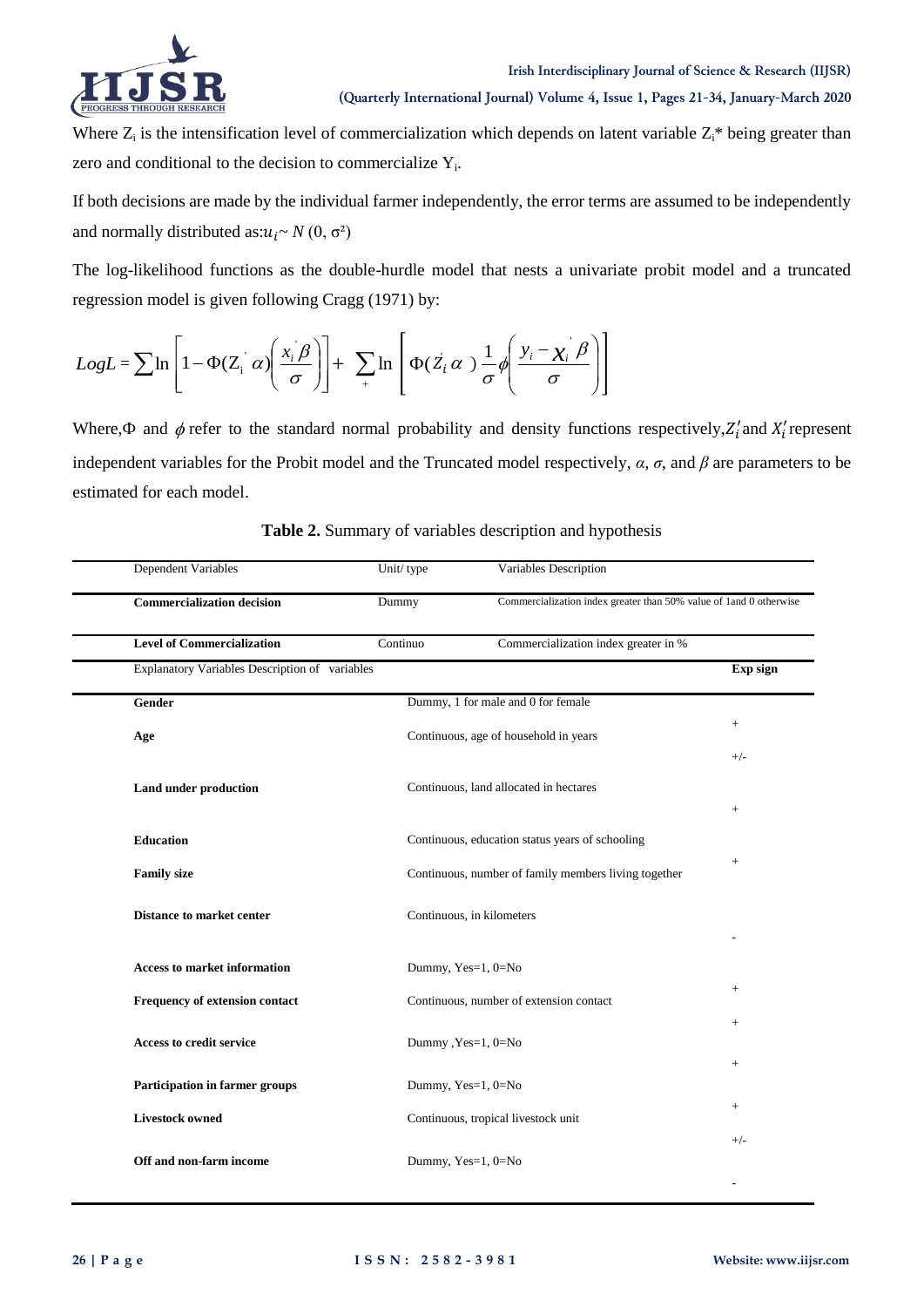

#### **III. RESULTS AND DISCUSSION**

#### *A. Summary of Descriptive Statistics*

The results of descriptive statistics analysis indicated that about 100 sample households (66.67%) was commercialized potato and the average intensity of potato commercialization was 57.77% that implied the farmers in the study area commercialized potato production. The mean age of the sample respondents was about 36.33 years. The average number of family size for the sample respondents were about 8.7 and about 91% respondents were male households. The average land size allotted under horticultural crops per sample household head was about 1.34 hectares which less than two hectares while the mean livestock possession was about 7.91 TLU that implies livestock is the main contribution in the study area. The average distance to the nearest market was estimated to be about 4.55 kilometers and only about 19.33% participated in non/off-farm activities. About 90% of sample households were literate and 10% illiterate that implied literate households are easily understand extension service to adopt technology. About 55.33% of sample respondents' access to extension service by different extension service providers (Table 3).

| N <sub>0</sub>   | <b>Continues Variables</b>               | <b>Mean</b> | Std.Dev.       |  |
|------------------|------------------------------------------|-------------|----------------|--|
| 1                | Age (Years)                              | 36.33       | 8.47           |  |
| $\mathbf{2}$     | Family Size (Numbers)                    | 8.77        | 3.90           |  |
| 3                | Livestock holding(TLU)                   | 7.91        | 3.92           |  |
| $\boldsymbol{4}$ | Land allocated for production            | 0.46        | 0.20           |  |
| 5                | Distance to nearest market center        | 4.35        | 1.70           |  |
| 6                | Commercialization index                  | 57.77       | 27.29          |  |
|                  |                                          | Percent     |                |  |
|                  | Dummy variable                           | Yes         | N <sub>o</sub> |  |
| 7                | Sex.                                     | 91.33       | 8.67           |  |
| 8                | Participation social organization        | 60          | 40             |  |
| 9                | Access to extension service              | 55.33       | 44.67          |  |
| 10               | Access to credit service                 | 36          | 64             |  |
| 11               | <b>Educational</b> status                | 90          | 10             |  |
| 12               | Participation in non/off farm activities | 19.33       | 80.67          |  |

**Table 3.** Summary of descriptive statistics

Source: Own survey result, 2017

#### *Determinants of commercialization decision (Probit regression)*

The model specification was carried out using the Ramsey-reset test, and the result is insignificant (prob  $\geq F = 0.421$ ) and 0.475 for potato and head cabbage respectively) indicating that there were no problem of omitted variables in the model for both commodities. Variance inflation factors (VIF) was computed for all explanatory variables that are used in the Probit model and the result shows VIF values of less than 10 indicating multicollinearity was not a problem (Table Appendex2). Robust method was also employed to correct the possible problem of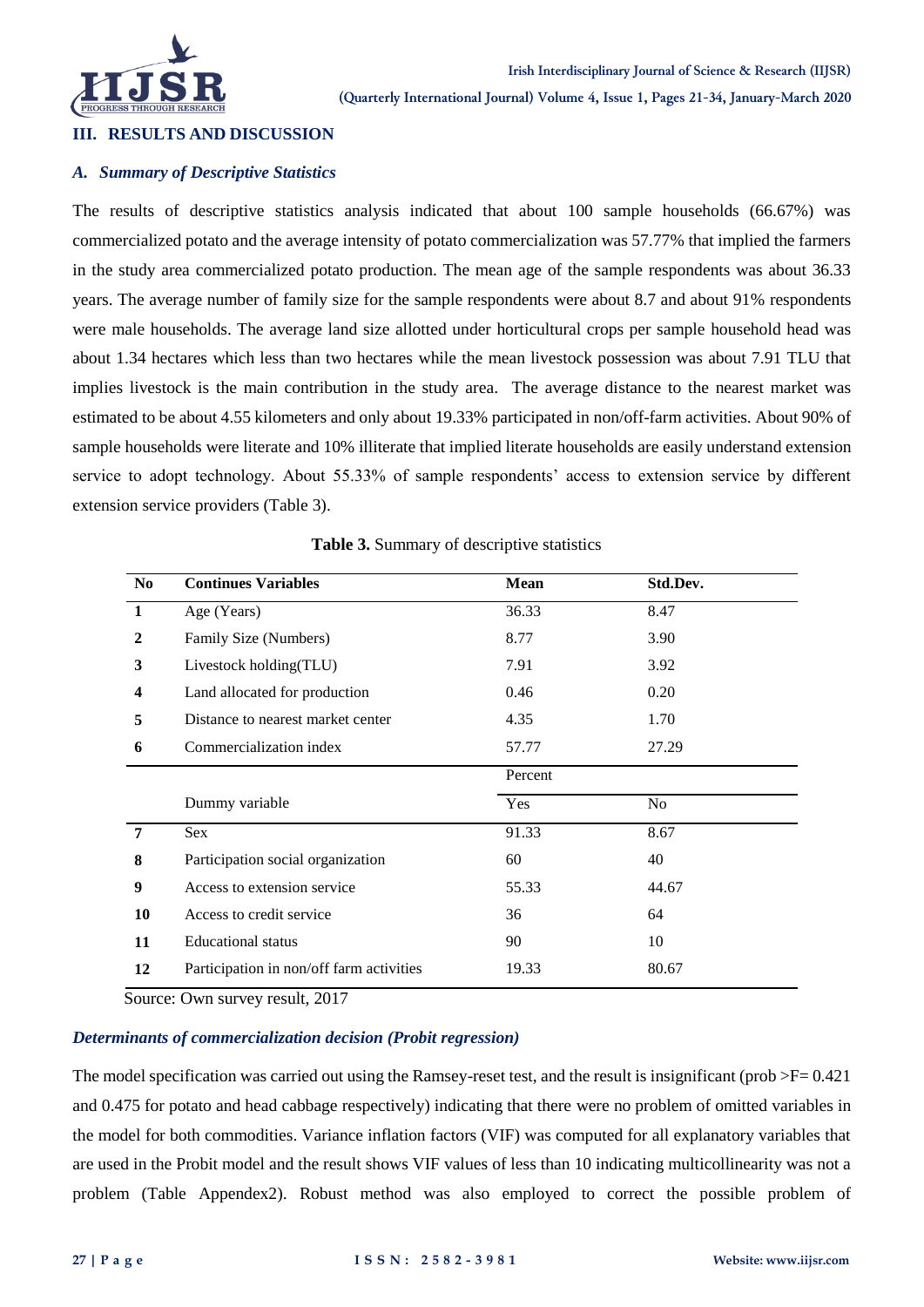

heteroscedasticity. Outliers were checked using the box plot graph so that there were no serious problems of outliers and no data get lost due to outliers.

The probit regression model was used to analyze the commercialization decision of the households for potato and head cabbage after normality of data distribution and better goodness-of-fit as compared to logit model was checked. The model chi-square test indicates that the overall goodness-of-fit of the probit model was statistically significant at 1% probability level which in turn indicates the usefulness of the model to explain the relationship between the dependent and at least one independent variable. The result of Probit model estimation shows that the decision made by respondents to commercialize potato in the study area is significantly influenced by livestock holding, land for potato production, frequency of extension contact, access to market information and participation in social organization (Table 4).

| Variables                                | Coefficient | Robust  | P > z | Marginal |
|------------------------------------------|-------------|---------|-------|----------|
|                                          |             | Std.Err |       | effect   |
| Age                                      | $-0.022$    | 0.019   | 0.248 | $-0.007$ |
| Sex                                      | 0.135       | 0.512   | 0.793 | 0.044    |
| <b>Education</b> status                  | 0.049       | 0.047   | 0.298 | 0.015    |
| Family size                              | $-0.034$    | 0.038   | 0.368 | $-0.011$ |
| Livestock holdings (TLU)                 | $0.064*$    | 0.039   | 0.099 | 0.020    |
| Land allocated for potato production     | $1.425**$   | 0.681   | 0.036 | 0.448    |
| Frequency of extension contact           | $0.360***$  | 0.123   | 0.003 | 0.113    |
| Access to credit service                 | $-0.354$    | 0.272   | 0.193 | $-0.115$ |
| Access to market information             | $0.536**$   | 0.270   | 0.047 | 0.174    |
| Distance to market center                | $-0.090$    | 0.086   | 0.297 | $-0.028$ |
| Participation in social organization     | $0.544**$   | 0.266   | 0.041 | 0.176    |
| Participation in non/off-farm activities | $-0.040$    | 0.386   | 0.918 | $-0.013$ |
| Constant                                 | $-0.432$    | 0.957   | 0.652 |          |

**Table 4.** Determinants of sample households commercialization decision potato production

\*\*\*, \*\*,\*: implies statistical significance 1%, 5% and 10% levels,

Log pseudo likelihood = -61.16, Pseudo  $R^2 = 0.360$ , Wald chi<sup>2</sup> (12) = 66.62, Prob > chi<sup>2</sup> =

0.0000,  $N = 150$ , Source: model result, 2017.

*Livestock holdings:* Livestock holding size, which is a proxy for measuring wealth status of household head, is found to have a positive and significant influenced on farmers' decisions to commercialize potato production at 10% level of significance. This result implies that for each additional tropical livestock unit, the households would 2% more likely to commercialize potato; keeping all other factors constant suggesting that a farmer with large number of livestock are more likely to potato commercialize than others (Appendex table 1). These could possibly be explained as better mitigtion behavior and livestock make use of the income obtained from livestock cover the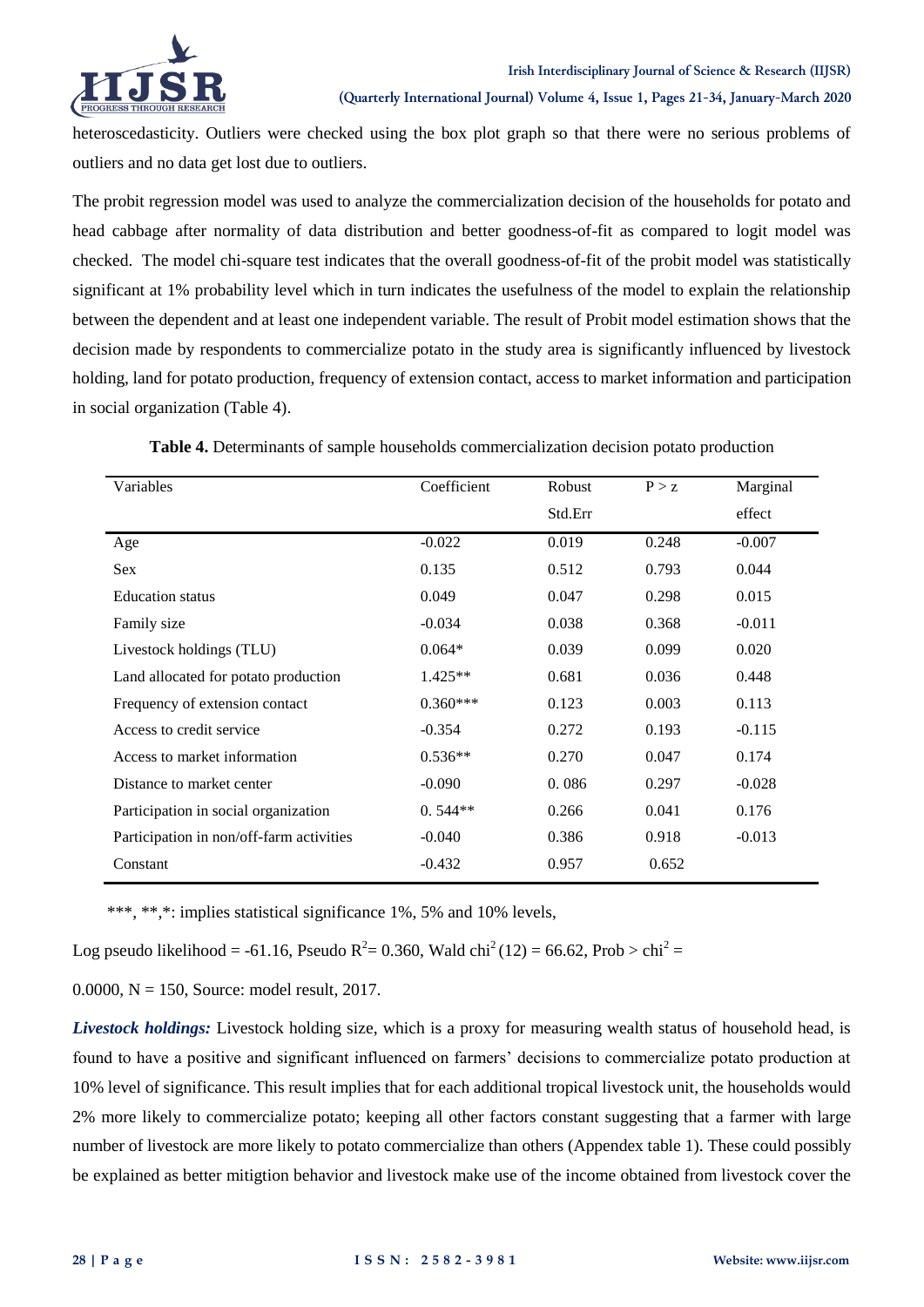

potato production cost and livestock by products like animal manure applied for potato production. This is in line with the findings of Melkamu *et al*. (2017) and Aman *et al*. (2014).

*Size of land allocated for potato production:* Size of land allocated for potato production is found to have a positive and significant influenced on farmers decisions to commercialize potato at 5% level of significance. This result implies that for each additional hectare of land, the probability of households' potato commercialization would increase by 44.8%, keeping all other factors constant. This could be due to economies of scale that would increase to farmers to get the opportunity to harvest more and increase their participation in market. Those who have large land size could allocate their land partly for food crop production and partly for cash crop production giving them better position on commercialization. This is in line with the finding of Aman *et al*. (2014).

*Frequency of extension contact:* Frequency of extension contact was found to have a positive and significant influenced on smallholder farmers decisions to potato commercialize at 1% level of significance. This significance indicates that for each additional extension contact potato producer farmers are more likely to potato commercialize than others. The result implies that an additional unit of extension contact would increase farmers' commercialization decision by 11.3%than others, keeping all other factors constant. This implies that agricultural extension services enhancing farmer skills and knowledge, link farmers with modern technology and markets, and ease liquidity and input to supply constraints. This is in line with the findings of Agwu *et al*. (2012) and Yallew (2016).

*Access to market information:* Access to market information was found to have a positive and significant influenced on farmers decisions to commercialize potato at 5% level of significance. Farmer who had access to market information was 17.4% more probability of potato commercializes than others, keeping all other factors constant. This finding implies that households with better information access are more likely to participate in potato production for sale since they know the price of products and place where the products more expensive to increase income. This is in line with the finding of Martey *et al*. (2012).

*Participation in social organizations:* Household heads participation in social organizations had a positive and significant affected on farmers decisions to potato commercialize at 5% significance level. The result implies those farmers that participate in different social organization were 17.6% more probability decision to commercialize potato production than others, keeping all other factors constant. It suggests that the collective action by farmers can allow stronger bargaining power in the market for outputs. Thus contribute to achieving economies of scale. In addition, provides a platform for sharing information that may be helpful in production and marketing activities the farmers. This is in line with the finding of Emilola *et al.* (2016).

### *Determinants of intensity of commercialization (Truncated regression)*

The truncated model result shows that the model statistically significant at 1% level of significance, indicating the goodness of fit of the model to explain the effects of the hypothesized variables on the dependent variable in terms of at least one covariate. The estimation result also revealed that the intensity of farmers' potato commercialization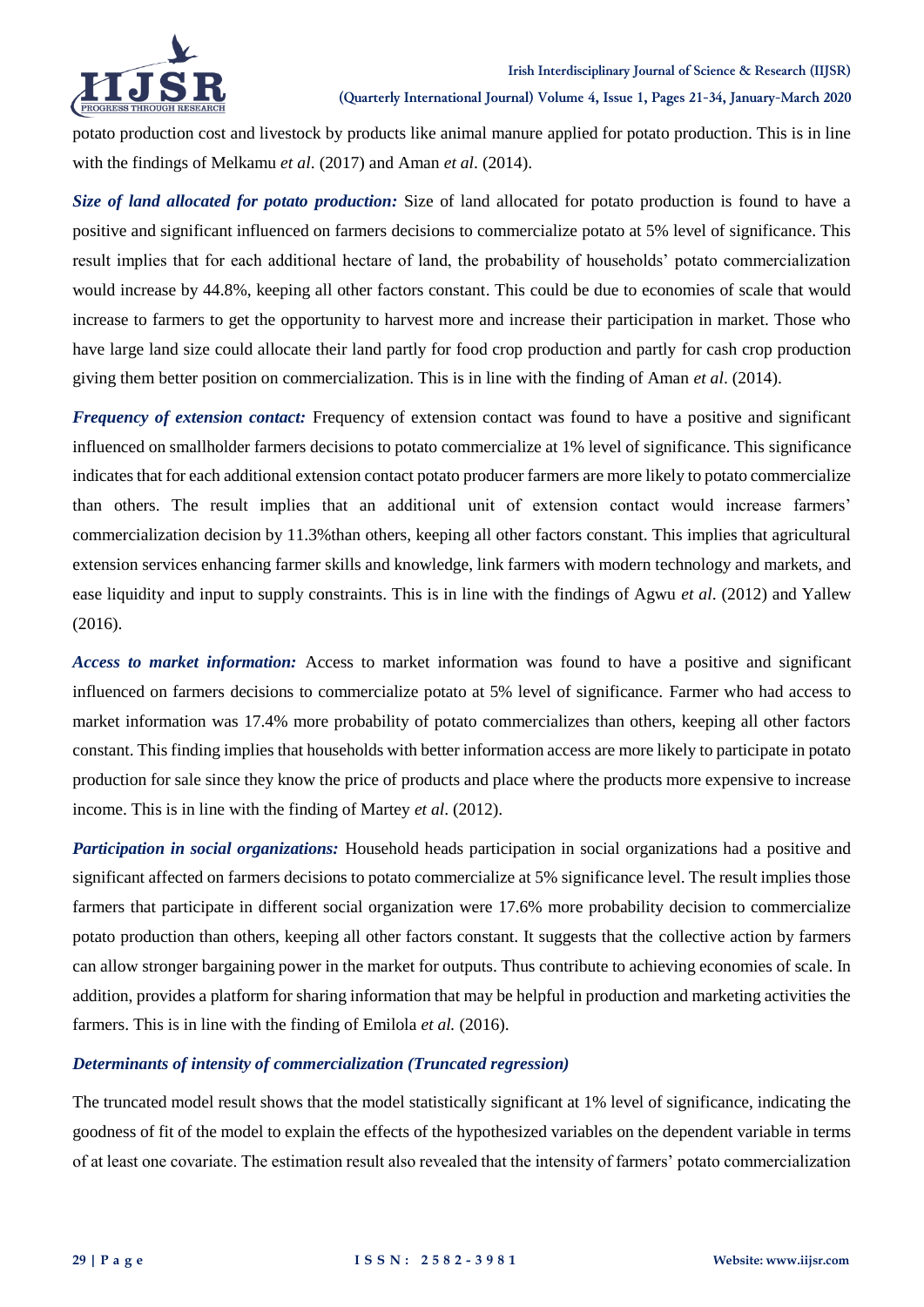

was influenced significantly by family size, land allocated for potato production, distance to market center and participation in social organization (Table 5).

| Variables                                | Coefficient | Robust Std.Err | P > z |
|------------------------------------------|-------------|----------------|-------|
|                                          |             |                |       |
| Age                                      | 0.027       | 0.145          | 0.853 |
| <b>Sex</b>                               | 0.061       | 4.666          | 0.870 |
| <b>Education</b> status                  | $-0.128$    | 0.265          | 0.630 |
| <b>Total Family size</b>                 | $-0.640*$   | 0.339          | 0.059 |
| Livestock holdings $(TLU)^a$             | 0.260       | 0.327          | 0.428 |
| Land for potato production               | $9.784*$    | 5.638          | 0.083 |
| Frequency of extension contact           | 0.314       | 0.813          | 0.700 |
| Access to credit service                 | 1.158       | 2.075          | 0.577 |
| Access to market information             | $-0.963$    | 2.254          | 0.669 |
| Distance to market center                | $-2.283***$ | 0.575          | 0.000 |
| Participation in social organization     | $5.670***$  | 1.978          | 0.004 |
| Participation in non/off-farm activities | $-1.088$    | 2.626          | 0.679 |
| Constant                                 | 77.650***   | 5.926          | 0.000 |
| Sigma                                    | 8.492***    | 0.523          | 0.000 |

**Table 5.** Determinantssample households intensity of potato commercialization

\*\*\*, \*: implies statistical significance at 1%, 5%, and 10% levels, Log pseudo likelihood =-355.81, Wald chi<sup>2</sup> (12) = 72.71, Prob> chi<sup>2</sup> = 0.0000, N = 100, Limit: lower = 0, upper = + inf, Source: model result, 2017.

*Family size:* Family sizes influenced level of farmers' commercialized potato at 10% of significance level. Increasing family size by one person would decrease the extent of potato commercialization by 0.64 %, keeping all other factors constant. This may be due to large family size resulting in more potato consumption than others. This is in line with the findings of Aman *et al*. (2014), Ele *et al*. (2013) and Yallew (2016).

*Size of land allocated for potato production:* Size of land allocated for potato production is found to have a positive and significant influenced on farmers' level of potato commercialization at 10% level of significance. This result implies that for each additional hectare of land would increase extent of potato commercialization by 9.78%, keeping all other factors constant. This could be due to economies of scale that would increase to farmers to get the opportunity to harvest more and increase amount supply to market. This is in line with the finding of Aman *et al*. (2014).

*Distance to market center:* Distance to market center influenced farmers' level of potato commercialize negatively as prior expectation at 1% significance level. The result depicts that as distance from the farm to market center increases by one kilometer, the extent of potato commercialization would decreases by 2.28%, keeping all other factors constant suggesting that longer distances to the market increase travel time and travel costs that would decrease intensity of potato commercialization. This is in line with the findings of Agwu *et al*. (2012), Aman *et al*. (2014) and Yallew (2016).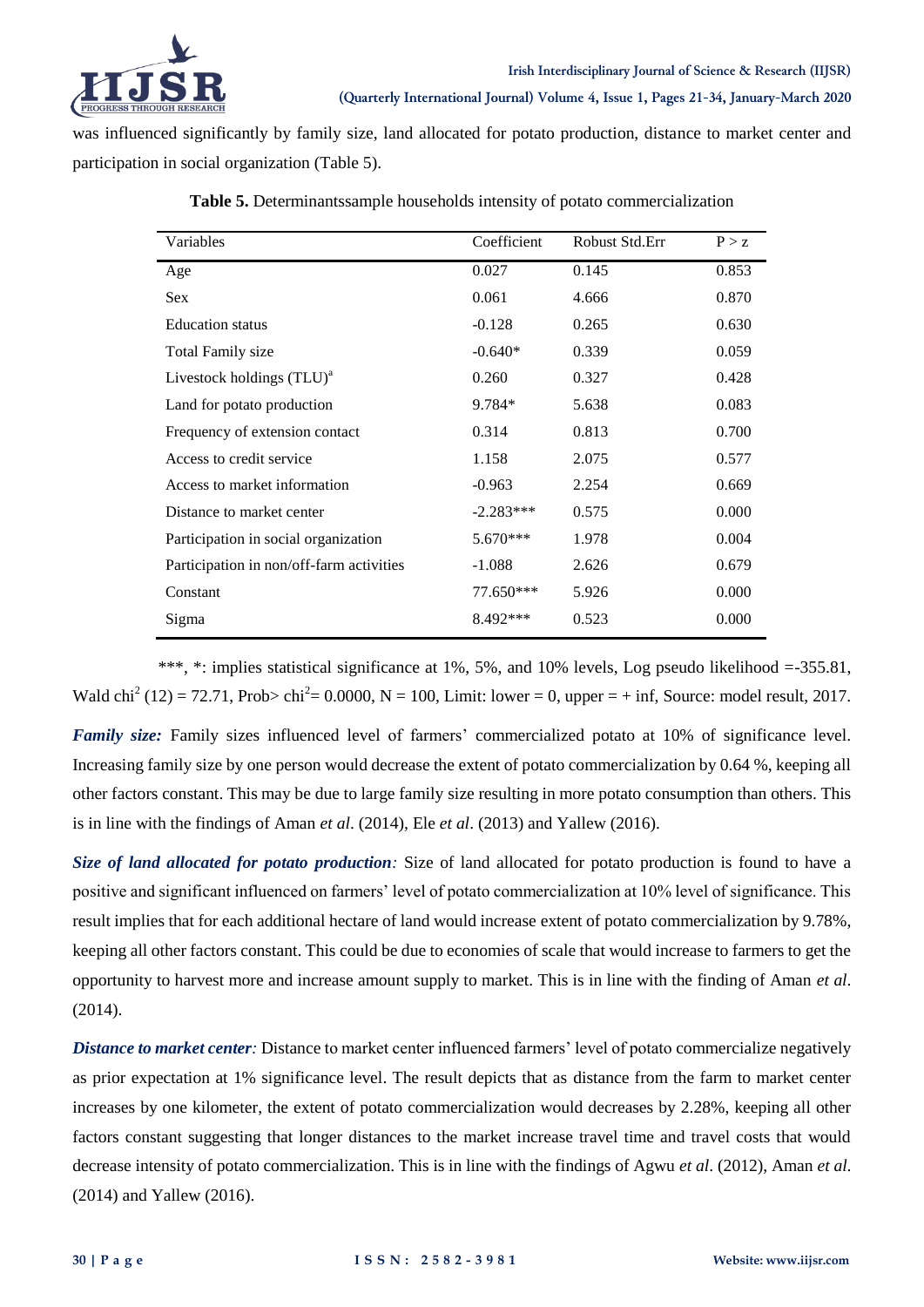

*Participation in social organizations:* Consistent with the prior expectation, household heads participation in social organizations had a positive and significant affected on farmers' level of potato commercialization at 1% significance level. The result implied those farmers who participate in different social organization would increase extent of potato commercialization by 5.67% than others, keeping all other factors constant which, suggesting that collective action by farmers can allow stronger bargaining power in the market for outputs. Thus contribute to achieving economies of scale. In addition, provides a platform for sharing information that may be helpful in production and marketing activities the farmers. This is in line with the findings of Emilola *et al.* (2016) and Ele *et al*, (2013).

### **IV. CONCLUSIONS AND RECOMMENDATIONS**

Agriculture in Ethiopia is dominated by smallholder and largely subsistence farmers who are intended to meet household food consumption. Even though agricultural commercialization is considered as the main engine to contribute to economic growth of the country and to transform the traditional agriculture of farmers the extent of commercialization is still not as expected in Ethiopia as evidenced from different literature.

The overall objective of this study was to analyze status of commercialization factors influencing farmers' commercialization decision and intensity of potato commercialization in Kofele district. To conduct the study, primary data was collected from 150 randomly selected household heads through semi-structured questionnaire. Secondary data were also collected from different sources including MoFED, CSA, NPC, DOANR, and published and unpublished sources to supplement primary data. In this study, both descriptive statistics and econometric analysis were employed. The primary data were analyzed using descriptive statistics and double-hurdle model.

The result also revealed that about66.67% of sample households were commercialized in potato production respectively. The average intensity of potato commercialization was 57.77 percent. All sample potato producers in the study area produce using rain-fed. The sample households allocated more cultivated land for potato next to barley.

The result of double hurdle model revealed that out of total 12 explanatory variables included in the model for both commodities. Total of nine variables found significantly determined sample farmers commercialization decision and intensity of potato commercialization. To this effect, livestock holdings, area allocated for potato production, frequency of extension contact, access to market information and participation in social organization positively influenced households potato commercialization decision whereas, total family size and distance to market center negatively affected sample households intensity of potato commercialization while participation in social organization and land allocated for potato production positively affected farmers intensity of potato commercialization.

#### *Based on the findings of this study, the following recommendations are made:*

Land allocated to potato productions significantly affected farmers' commercialization decision on potato as well as level of potato commercialization so farmers better to increase the land productivities by using organic fertilizers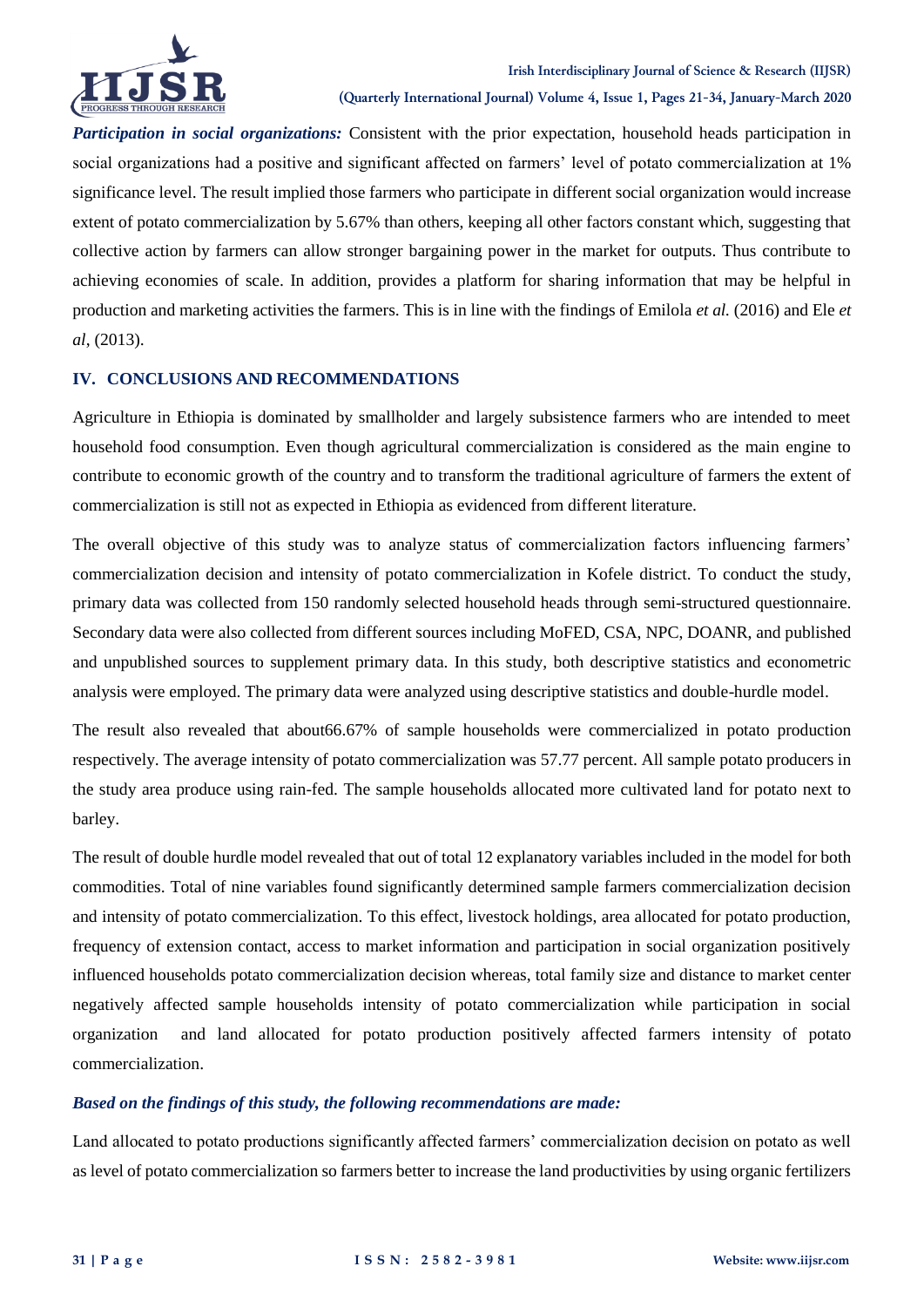#### **Irish Interdisciplinary Journal of Science & Research (IIJSR)**



**(Quarterly International Journal) Volume 4, Issue 1, Pages 21-34, January-March 2020**

and increase management practice for both commodities to increase their commercialization decision and level of potato commercialization.

*Participation in social organization significantly affected farm households' commercialization decision and level of potato commercialization positively. The cooperative development office better to strength the organization by giving training and encourage farmers participation in different social organizations.*

Access to market information significantly affected farmers' potato commercialization decision positively. The government should give price and market information by different means of information providers' instruments as well as create market integration to enhance farmers' commercialization decision.

*Family size has a negative and significant affected on the farmers' level of potato commercialization. Therefore, health extension workers and other stakeholders need to give attention to strengthening and leverage policies on improving rural family planning to enhance farmers' livelihood and level of potato commercialization in particular.*

Livestock holding significantly affected sample potato producers commercialization decision positively. The study suggested strengthening the existing livestock providing improved health services, better livestock feed (forage), targeted credit and adopting agro-ecologically based high-yielding breeds and disseminating through artificial insemination in the area.

*Frequency of extension contact influenced farmers' commercialization decision potato in study area. Therefore, the agricultural development offices need to increase extension service to enhance farmers' commercialization decision.*

Distance to market center significantly and negatively affected sample households level of potato commercialization. Trade and market development office need to facilitate linkage of potato producers to buyers and give valuable market information to decrease market transaction cost that enhance farmers' level of potato commercialization.

*Finally this study is related information generated from the sample household survey during a single cropping season using a cross-sectional data due to the limited time and logistics to know dynamics of commercialization since commercialization is process of change from subsistence production to market oriented production further study will be important.*

#### **REFERENCES**

Abiy Hailu. 2016. Ethiopia:IAIPs -Epicenter for agricultural commercialization. The Ethiopian herald (Addis Ababa), Ethiopia.

Afework Hagos and Endrias Geta. 2016. Review on smallholder agriculture commercialization in Ethiopia: What are the driving factors to focus on? *Journal of Development and Agricultural Economics,* 8(4): 65-76.

Agwu, N.M., Anyanwu, C.I. and Mendie, E.I. 2012. Socio-economic determinants of commercialization among smallholder farmers in Abia state, Nigeria. *Greener Journal of Agricultural Sciences,*2 (8): 392-397*.*

Aman Tufa, Adam Bekele and Lemma Zemedu. 2014. Determinants of smallholder commercialization of horticultural crops in Gemechis district, West Hararghe zone, Ethiopia.*African Journal of Agricultural Research*, 9 (3): 310-319.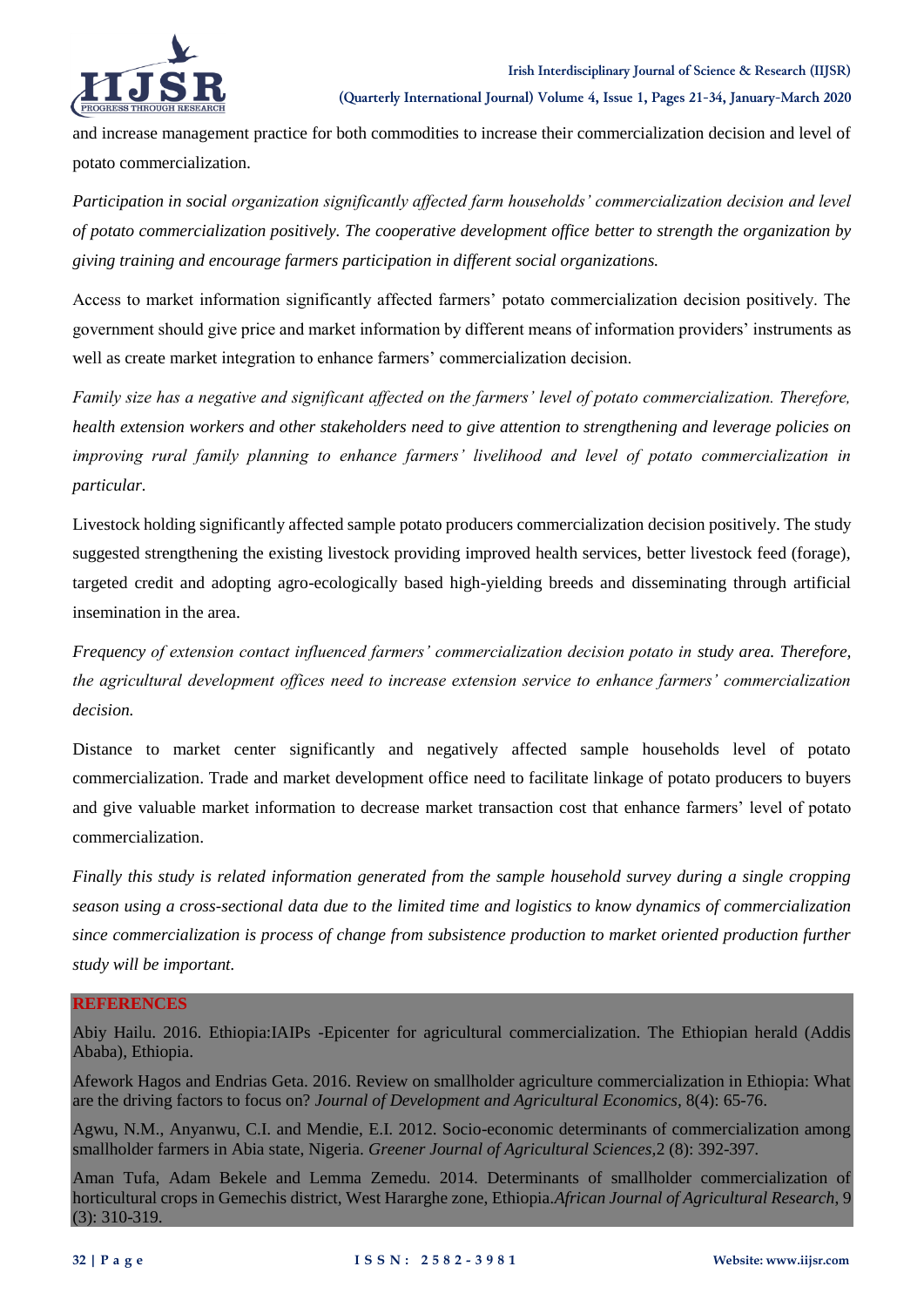

ATA (Agricultural Transformation Agency). 2017. Market service. The Agricultural Transformation Agency of Ethiopia.

Cragg, J. 1971. Some statistical models for limited dependent variables with application to the demand for durable goods. *Econometrica,* 39(5): 829-844.

CSA (Central Statistical Agency). 2017. The Federal Democratic Republic of Ethiopia central Statistical Agency agricultural sample survey report on area and production of major crops 584 Statistical Bulletin 2016/2017 (2009 E.C.) Volume I

DOANR (District Office of Agriculture and Natural Resource). 2017. Reports of Kofale district office of agriculture, 2017. Kofale, Ethiopia.

Edward M., Ramatu M. and John K. M. 2012. Commercialization of smallholder agriculture in Ghana African. *Journal of Agricultural Research,* 7(14): 2131-2141.

Ele, I. E., Omini G. E and Adinya B. I. 2013. Assessing the extent of commercialization of smallholding farming households in Cross River State, Nigeria. *Journal of Agriculture and Veterinary Science,* 4 (2): 49-55.

Melkamu Bazie Fentie, Degye Goshu, and Bosena Tegegne. 2017. Determinants of potato marketed surplus among smallholder farmers in Banja District, Awi Zone of Amhara Region, Ethiopia. *International Journal of Agricultural Economics*, 2(4): 129-134.

NPC (National Plan Commission). 2016. Growth and Transformation Plan II (GTP II), National Plan Commission Volume I: Main text Addis Ababa.

Olanrewaju Emilola C., Adenegan Kemisola O. and O.O. Alawode. 2016. Assessment of crop commercialization among smallholder farming households in Southwest Nigeria. *International Journal of Scientific Research in Science and Technology*, 2(6): 478-486.

Strasberg, P.J., Jayne, T.S., Yamano, T., Nyoro, J., Karanja, D., Strauss, J. 1999. Effects of agricultural commercialization on food crop input use and productivity in Kenya. Office of Sustainable Development; Policy Synthesis for USAID-Africa Bureau, pp. 41.

VonBruan., J and Kennedy., E.1994. Agricultural commercialization, economic development and Nutrition (Baltimore: John Hopkins University Press)

Wooldridge., J.W. 2002. Econometric analysis of cross section and panel data. Cambridge, the MIT Press, Cambridge, Massachusetts, London, England.

Yallew Mazengia.2016. Smallholders commercialization of maize production in Guangua district, northwestern Ethiopia.*World Scientific News* 58:65-83.

Yamane., T. 1967. Statistics: An introductory analysis,  $2<sup>nd</sup> Ed$ ., New York: Harper and Row.

#### **APPENDICES**

**Appendix Table 1.** Conversion factors used to compute tropical livestock units (TLU)

| <b>Livestock Categories</b> | Conversion factor |
|-----------------------------|-------------------|
| Cow/Ox                      |                   |
| Bull                        | 0.75              |
| Heifer                      | 0.75              |
| Calf                        | 0.2               |
| Horse/Mule                  | 1.1               |
| Camel                       | 1.25              |
| Sheep/Goat                  | 0.13              |
| Donkey                      | 0.7               |
| Poultry                     | 0.013             |

Source: Stork *et al*., 1991